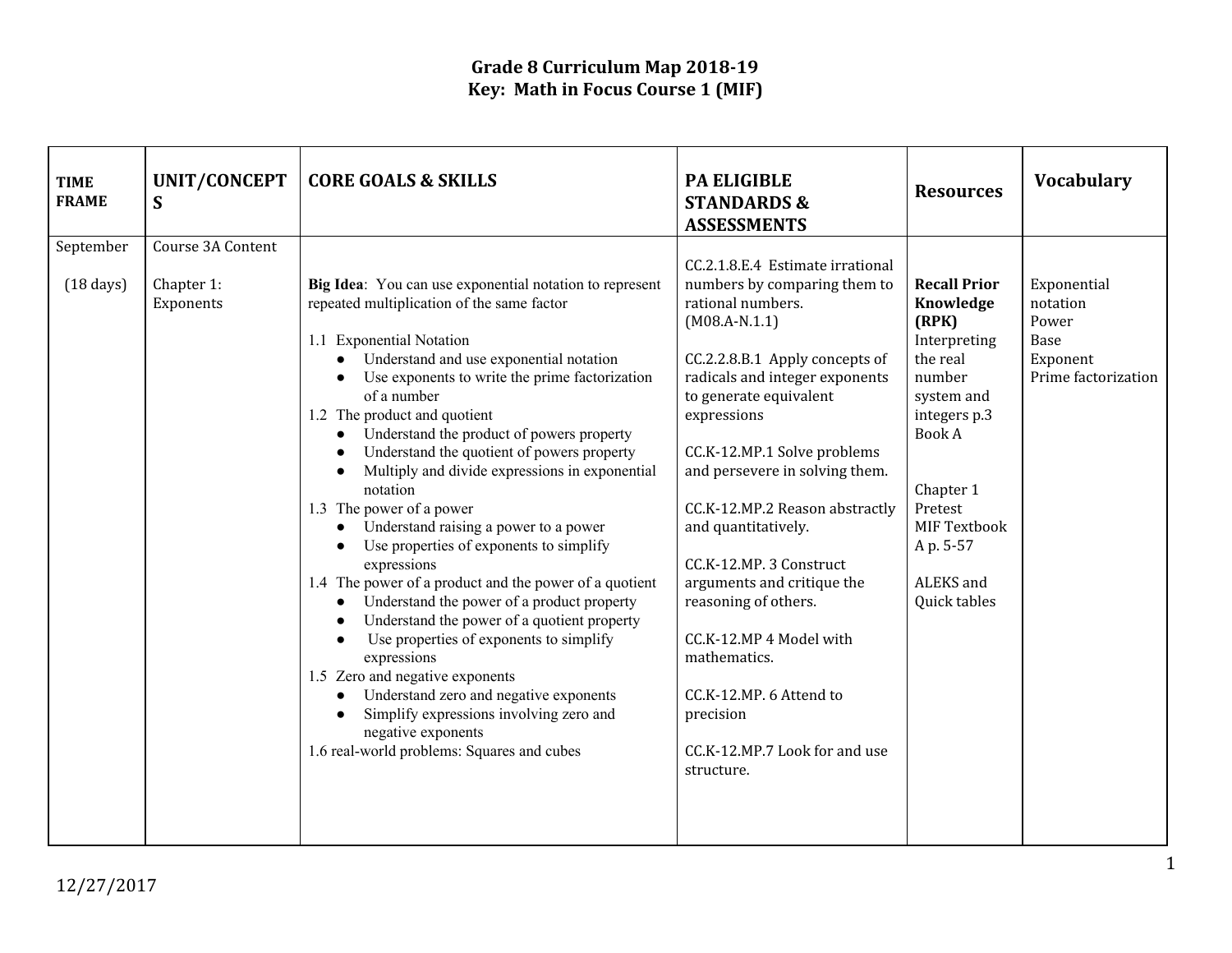|                                  |                                                 |                                                                                                                                                                                                                                                                                                                                                                                                                                                                                                                                                                                                                                                                                                                                                                                                | CC.K-12.MP.8 Look for and<br>express regularity in repeated<br>reasoning.<br>Initial Knowledge Check -<br><b>ALEKS</b><br>Chapter 1 Test - Math in Focus                                                                                                                                                                                                                                                                                                                                                                                            |                                                                                                                                                                                |                                                     |
|----------------------------------|-------------------------------------------------|------------------------------------------------------------------------------------------------------------------------------------------------------------------------------------------------------------------------------------------------------------------------------------------------------------------------------------------------------------------------------------------------------------------------------------------------------------------------------------------------------------------------------------------------------------------------------------------------------------------------------------------------------------------------------------------------------------------------------------------------------------------------------------------------|-----------------------------------------------------------------------------------------------------------------------------------------------------------------------------------------------------------------------------------------------------------------------------------------------------------------------------------------------------------------------------------------------------------------------------------------------------------------------------------------------------------------------------------------------------|--------------------------------------------------------------------------------------------------------------------------------------------------------------------------------|-----------------------------------------------------|
| September<br>$(10 \text{ days})$ | <b>Chapter 2: Scientific</b><br><b>Notation</b> | Big Idea: Scientific notation is a way of writing<br>numbers that makes it easier to work with very large or<br>very small numbers.<br>2.1 Understanding scientific notation<br>Understand the need for scientific notation<br>Write numbers in scientific notation or in<br>standard form.<br>Compare numbers in scientific notation<br>2.2 Adding and subtracting in scientific notation<br>Add and subtract numbers in scientific notation.<br>Introduce the prefix system<br>$\bullet$<br>2.3 Multiplying and dividing in scientific notation<br>Multiply and divide numbers in scientific<br>$\bullet$<br>notation<br>Solve real-world problems involving the<br>calculation of numbers in different forms.<br>Use calculators to operate with numbers written<br>in scientific notation. | CC.2.2.8.B.1 Apply concepts of<br>radicals and integer exponents to<br>generate equivalent expressions. (<br>$M08.B-E.1.1)$<br>CC.K-12.MP.1 Solve problems<br>and persevere in solving them.<br>CC.K-12.MP.2 Reason abstractly<br>and quantitatively.<br>CC.K-12.MP.3 Construct<br>arguments and critique the<br>reasoning of others.<br>CC.K-12.MP.4 Model with<br>mathematics.<br>CC.K-12.MP.6 Attend to<br>precision<br>CC.K-12.MP.7 Look for and use<br>structure.<br>CC.K-12.MP.8 Look for and<br>express regularity in repeated<br>reasoning. | <b>RPK:</b><br>Multiplying<br>and dividing<br>by positive<br>powers of ten<br>p. 59 Book A<br>Chapter 2<br>pre-test<br>MIF Textbook<br>A p. 60-91<br>ALEKS and<br>Quick tables | Scientific notation<br>Coefficient<br>Standard form |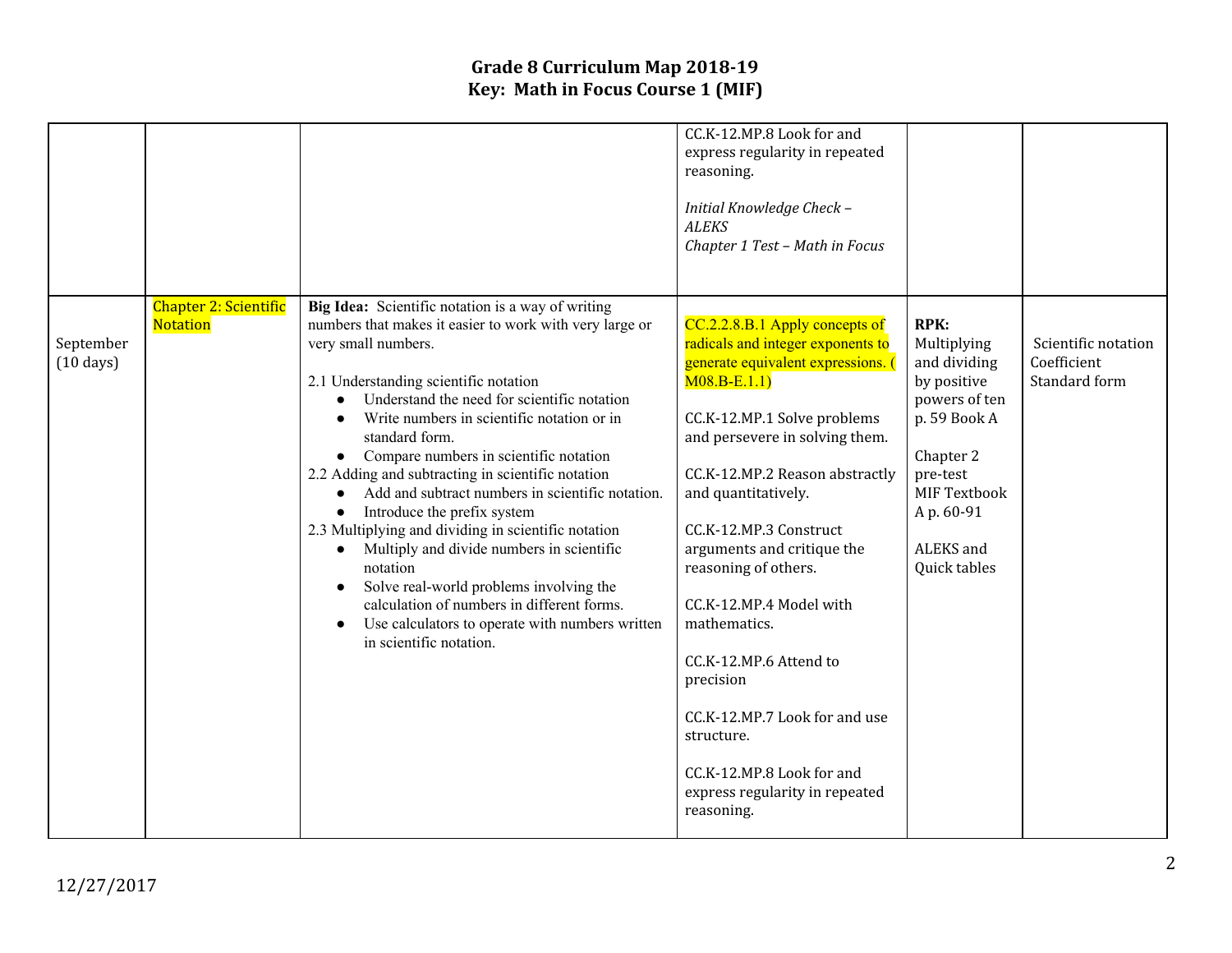|                                              |                                                 |                                                                                                                                                                                                                                                                                                                                                                                                                                                                                                                                                                                                                                                                                                                                                                                                                                                                                                                                                       | Chapter 2 Test - Math in Focus<br>Chapter 1 -2 Cumulative Review                                                                                                                                                                                                                                                                                                                                                                                                                                                                                                                                                                   |                                                                                                                                                                              |                                                                |
|----------------------------------------------|-------------------------------------------------|-------------------------------------------------------------------------------------------------------------------------------------------------------------------------------------------------------------------------------------------------------------------------------------------------------------------------------------------------------------------------------------------------------------------------------------------------------------------------------------------------------------------------------------------------------------------------------------------------------------------------------------------------------------------------------------------------------------------------------------------------------------------------------------------------------------------------------------------------------------------------------------------------------------------------------------------------------|------------------------------------------------------------------------------------------------------------------------------------------------------------------------------------------------------------------------------------------------------------------------------------------------------------------------------------------------------------------------------------------------------------------------------------------------------------------------------------------------------------------------------------------------------------------------------------------------------------------------------------|------------------------------------------------------------------------------------------------------------------------------------------------------------------------------|----------------------------------------------------------------|
| September-<br>October<br>$(10 \text{ days})$ | Chapter 3: Algebraic<br><b>Linear Equations</b> | Big Idea: Linear equations can be used to solve<br>mathematical and real-world problems. A linear equation<br>with one variable can have one solution, no solution, or<br>infinitely many solutions.<br>3.1 Solving Linear Equations with One Variable<br>Solve linear equations with one variable<br>Solve real-world problems involving linear<br>equations with one variable<br>3.2 Identifying the Number of Solutions to a Linear<br>equation<br>Understand and identify linear equations with no<br>solution<br>Understand and identify linear equations with<br>infinitely many solutions<br>3.3 Understanding Linear Equations with Two Variables<br>Represent a relationship between two variables<br>$\bullet$<br>using a linear equation.<br>Represent a linear relationship using a table of<br>values<br>3.4 Solving for a Variable in a Two-Variable Linear<br><b>Equation</b><br>Solve for a two-variable linear equation<br>$\bullet$ | CC.2.2.8.B.2 Understand the<br>connections between proportional<br>relationships, lines, and linear<br>equations.<br>CC.2.2.8.B.3 Analyze and solve<br>linear equations and pairs of<br>simultaneous equations.<br>CC.K-12.MP.1 Solve problems<br>and persevere in solving them.<br>CC.K-12.MP.2 Reason abstractly<br>and quantitatively.<br>CC.K-12.MP.3 Construct<br>arguments and critique the<br>reasoning of others.<br>CC.K-12.MP 4 Model with<br>mathematics.<br>CC.K-12.MP.7 Look for and use<br>structure.<br>CC.K-12.MP.8 Look for and<br>express regularity in repeated<br>reasoning.<br>Chapter 3 Test - Math in Focus | <b>RPK:</b><br>Understand<br>equivalent<br>equations and<br>linear<br>equations<br>p. 95<br>Chapter 3<br>pretest<br>MIF Textbook<br>A p. 96-127<br>ALEKS and<br>Quick tables | Inconsistent<br>equation<br>Consistent<br>equation<br>identity |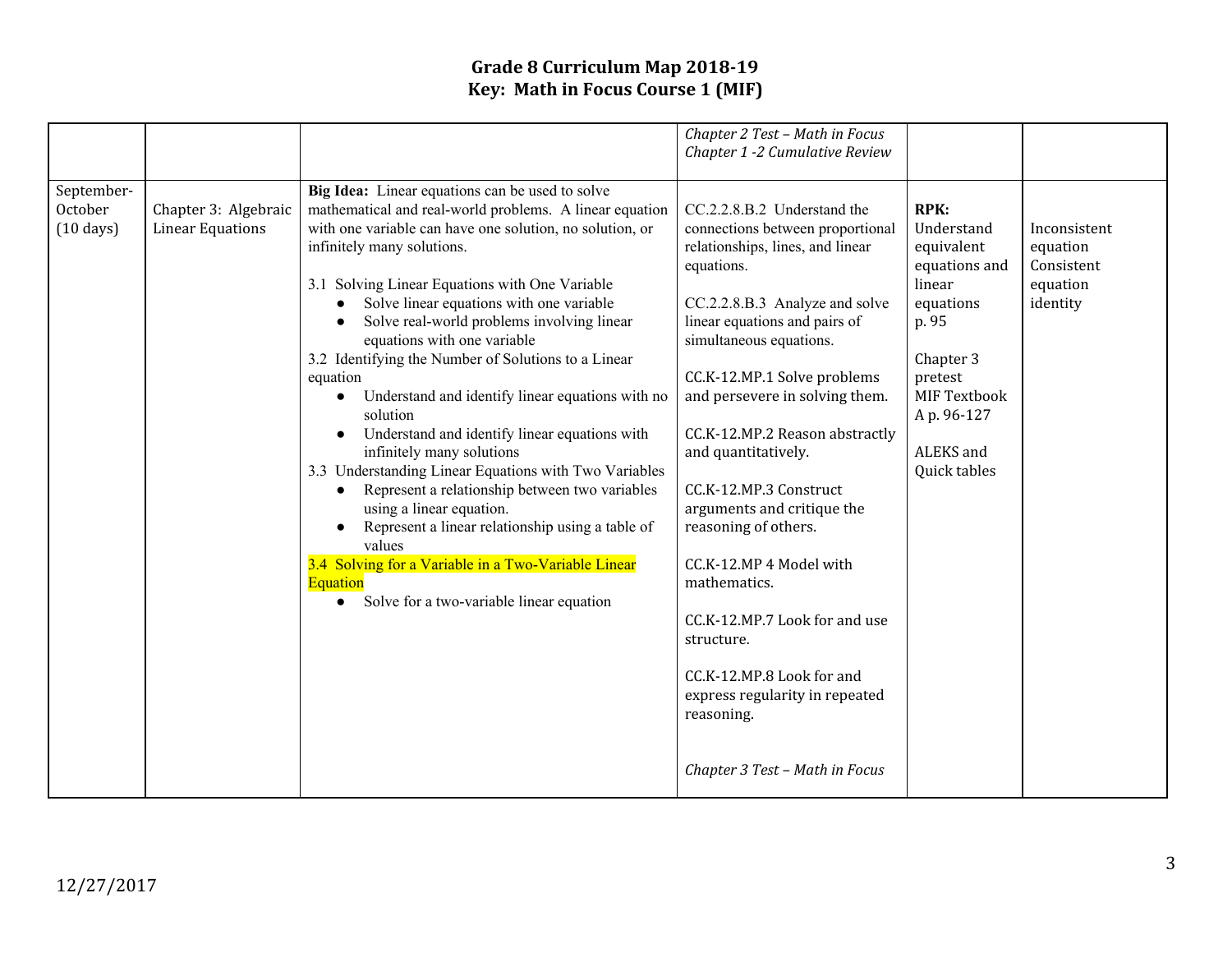| October-            | Chapter 4: Lines | Big Idea: the graph of a linear equation in two variables     |                                | <b>RPK:</b>         |                     |
|---------------------|------------------|---------------------------------------------------------------|--------------------------------|---------------------|---------------------|
| $(14 \text{ days})$ | and Linear       | is a line, and you can write the equation of the line in      |                                | Interpreting        | Slope               |
|                     | Equations        | slope-intercept form                                          | CC.2.2.8.B.2 Understand the    | direct              | Rise                |
|                     |                  |                                                               | connections between            | proportion          | Run                 |
|                     |                  | 4.1 Finding and Interpreting Slopes of Lines                  | proportional relationships,    | p. 130 Book A       | y-intercept         |
|                     |                  | $\bullet$ Find the slopes of lines                            | lines, and linear equations.   |                     | x-intercept         |
|                     |                  | 4.2 Understanding Slope-intercept Form                        | $(M08.B-E.2)$                  | Chapter 4           | slope-intercept     |
|                     |                  | Explore the relationship between the lines $y =$<br>$\bullet$ |                                | pre-test            | form                |
|                     |                  | $mx$ and $y = mx + b$                                         |                                | <b>MIF Textbook</b> | linear relationship |
|                     |                  | 4.3 Writing Linear equations                                  | CC.2.2.8.B.3 Analyze and solve | Ap. 130-189         |                     |
|                     |                  | Write an equation of a line in slope-intercept<br>$\bullet$   | linear equations and pairs of  |                     |                     |
|                     |                  | form.                                                         | simultaneous linear equations  | ALEKS and           |                     |
|                     |                  | Write an equation of a line parallel to another<br>$\bullet$  | $(M08.B-E.3)$                  | Quick tables        |                     |
|                     |                  | line                                                          |                                |                     |                     |
|                     |                  | 4.4 Sketching Graphs of Linear Equations                      | CC.2.4.8.B.1 Analyze and/or    |                     |                     |
|                     |                  | Understanding graphing linear equations<br>$\bullet$          | interpret bivariate data       |                     |                     |
|                     |                  | Sketch a linear graph by using $m$ and $b$                    | displayed in multiple          |                     |                     |
|                     |                  | Sketch a linear graph by using $m$ and a point of             | representations. (M08.D-S.1.1) |                     |                     |
|                     |                  | the line.                                                     |                                |                     |                     |
|                     |                  | 4.5 Real-World Problems: Linear Equations                     | CC.K-12.MP.1 Solve problems    |                     |                     |
|                     |                  | Explain slope and y-intercept in the context of<br>$\bullet$  | and persevere in solving them. |                     |                     |
|                     |                  | real-world problems                                           |                                |                     |                     |
|                     |                  |                                                               | CC.K-12.MP.2 Reason abstractly |                     |                     |
|                     |                  |                                                               | and quantitatively.            |                     |                     |
|                     |                  |                                                               |                                |                     |                     |
|                     |                  |                                                               | CC.K-12.MP.3 Construct         |                     |                     |
|                     |                  |                                                               | arguments and critique the     |                     |                     |
|                     |                  |                                                               | reasoning of others.           |                     |                     |
|                     |                  |                                                               |                                |                     |                     |
|                     |                  |                                                               | CC.K-12.MP 4 Model with        |                     |                     |
|                     |                  |                                                               | mathematics.                   |                     |                     |
|                     |                  |                                                               |                                |                     |                     |
|                     |                  |                                                               | CC.K-12.MP.5 Use appropriate   |                     |                     |
|                     |                  |                                                               | tools strategically            |                     |                     |
|                     |                  |                                                               | CC.K-12.MP.7 Look for and use  |                     |                     |
|                     |                  |                                                               | structure.                     |                     |                     |
|                     |                  |                                                               |                                |                     |                     |
|                     |                  |                                                               |                                |                     |                     |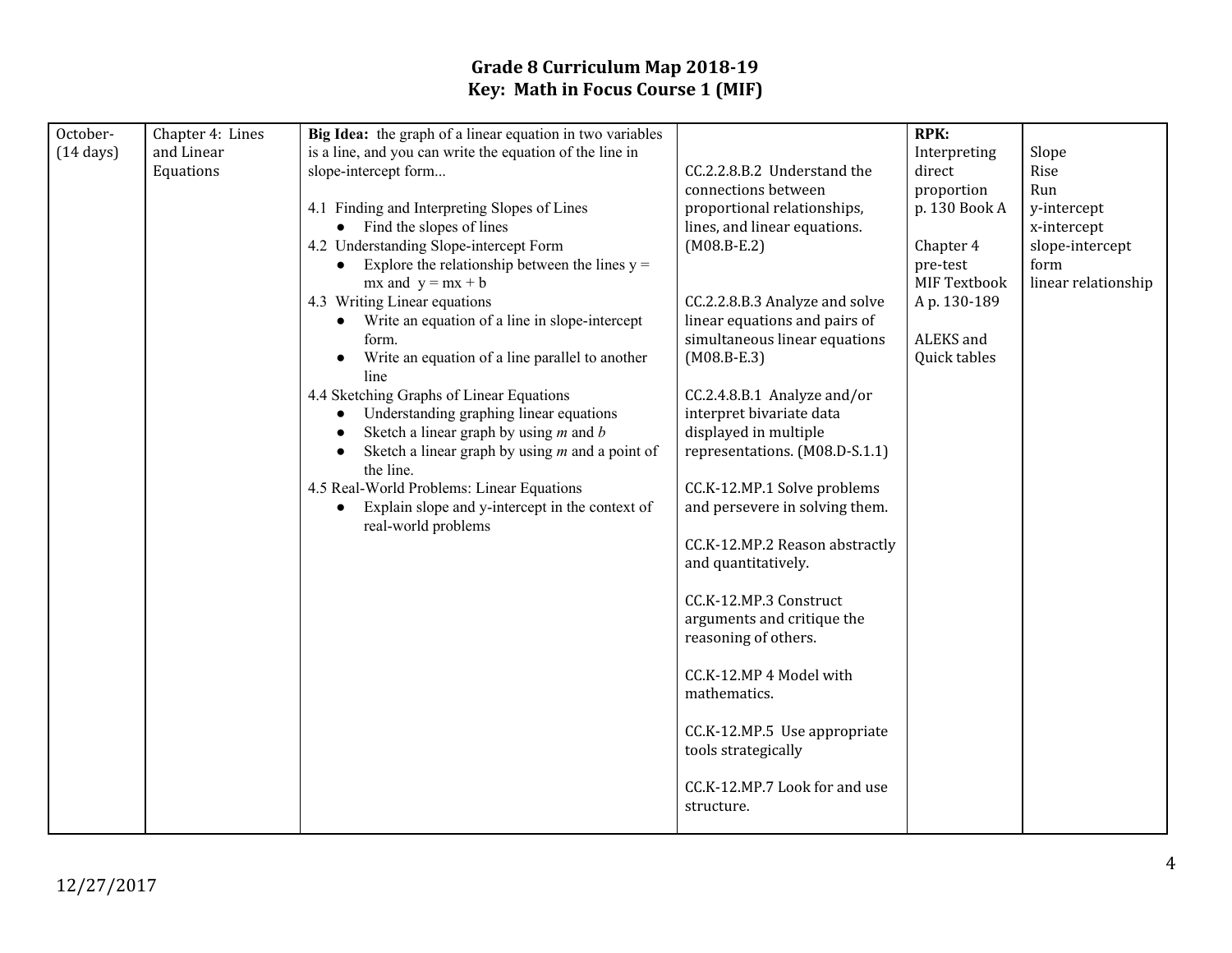|                                 |                                           |                                                                                                                                                                                                                                                                                                                                                                                                                                                                                                                                                                                                                                                                                                                                                                                                                                                                                                                                                                              | Chapter 4 Test - Math in Focus<br>Chapter 3-4 Cumulative review                                                                                                                                                                                                                                                                                                                                                                                                                                                                             |                                                                                                                                                                                            |                                                                                                                                                                                                                                                                    |
|---------------------------------|-------------------------------------------|------------------------------------------------------------------------------------------------------------------------------------------------------------------------------------------------------------------------------------------------------------------------------------------------------------------------------------------------------------------------------------------------------------------------------------------------------------------------------------------------------------------------------------------------------------------------------------------------------------------------------------------------------------------------------------------------------------------------------------------------------------------------------------------------------------------------------------------------------------------------------------------------------------------------------------------------------------------------------|---------------------------------------------------------------------------------------------------------------------------------------------------------------------------------------------------------------------------------------------------------------------------------------------------------------------------------------------------------------------------------------------------------------------------------------------------------------------------------------------------------------------------------------------|--------------------------------------------------------------------------------------------------------------------------------------------------------------------------------------------|--------------------------------------------------------------------------------------------------------------------------------------------------------------------------------------------------------------------------------------------------------------------|
| November<br>$(14 \text{ days})$ | Chapter 5: Systems<br>of Linear Equations | Big Idea: A system of linear equations may have a<br>unique solution. It can be solved using the elimination,<br>substitution, or graphical method.<br>5.1 Introduction to Systems of Linear Equations<br>Understand systems of linear equations.<br>$\bullet$<br>5.2 Solving Systems of Linear Equations Using<br>Algebraic Methods<br>Solve systems of linear equations using the<br>elimination method<br>Solve systems of linear equations using the<br>substitution method<br>5.3 Real-world problems: Systems of linear equations<br>Solve real-world problems using systems of<br>linear equations.<br>5.4 Solving Systems of Linear Equations by Graphing<br>Solve systems of linear equations using the<br>graphical method<br>5.5 Inconsistent and Dependent Systems of Linear<br>Equations<br>Understand and identify inconsistent systems of<br>$\bullet$<br>linear equations.<br>Understand and identify dependent systems of<br>$\bullet$<br>linear equations. | CC.2.2.8.B.3 Analyze and solve<br>linear equations and pairs of<br>simultaneous linear equations.<br>$(M08.B-E.3.1.3-5)$<br>CC.K-12.MP.1 Solve problems<br>and persevere in solving them.<br>CC.K-12.MP.2 Reason abstractly<br>and quantitatively.<br>CC.K-12.MP.3 Construct<br>arguments and critique the<br>reasoning of others.<br>CC.K-12.MP 4 Model with<br>mathematics.<br>CC.K-12.MP.7 Look for and use<br>structure.<br>CC.K-12.MP.8 Look for and<br>express regularity in repeated<br>reasoning.<br>Chapter 5 Test - Math in Focus | <b>RPK:</b><br>Graphing<br>linear<br>equations<br>using a table<br>of values<br>p. 191 Book A<br>Chapter 5<br>pre-test<br><b>MIF Textbook</b><br>A p. 191-239<br>ALEKS and<br>Quick tables | System of linear<br>equations<br>Unique solution<br>Common term<br>Elimination<br>method<br>Substitution<br>method<br>Standard form<br>Graphical method<br>Point of<br>intersection<br>Inconsistent<br>systems of<br>equations<br>Dependent system<br>of equations |
| December<br>$(15 \text{ days})$ | Chapter 6:<br>Functions                   | Big Idea: A function is a relation in which every input<br>has exactly one output. You can use tables, graphs, and<br>equations to represent many functions.<br>6.1 Understanding Relations and Functions<br><b>Understand relations</b><br>Identify functions<br>$\bullet$                                                                                                                                                                                                                                                                                                                                                                                                                                                                                                                                                                                                                                                                                                  | CC.2.2.8.C.1 Define, evaluate,<br>and compare functions.<br>$(M08.B-F.1.1.2-3)$<br>CC.K-12.MP.1 Solve problems<br>and persevere in solving them.                                                                                                                                                                                                                                                                                                                                                                                            | <b>RPK: Writing</b><br>algebraic<br>expressions to<br>represent<br>unknown<br>quantities                                                                                                   | Relation<br>Input<br>Output<br>Function<br>Vertical line test<br>Linear function                                                                                                                                                                                   |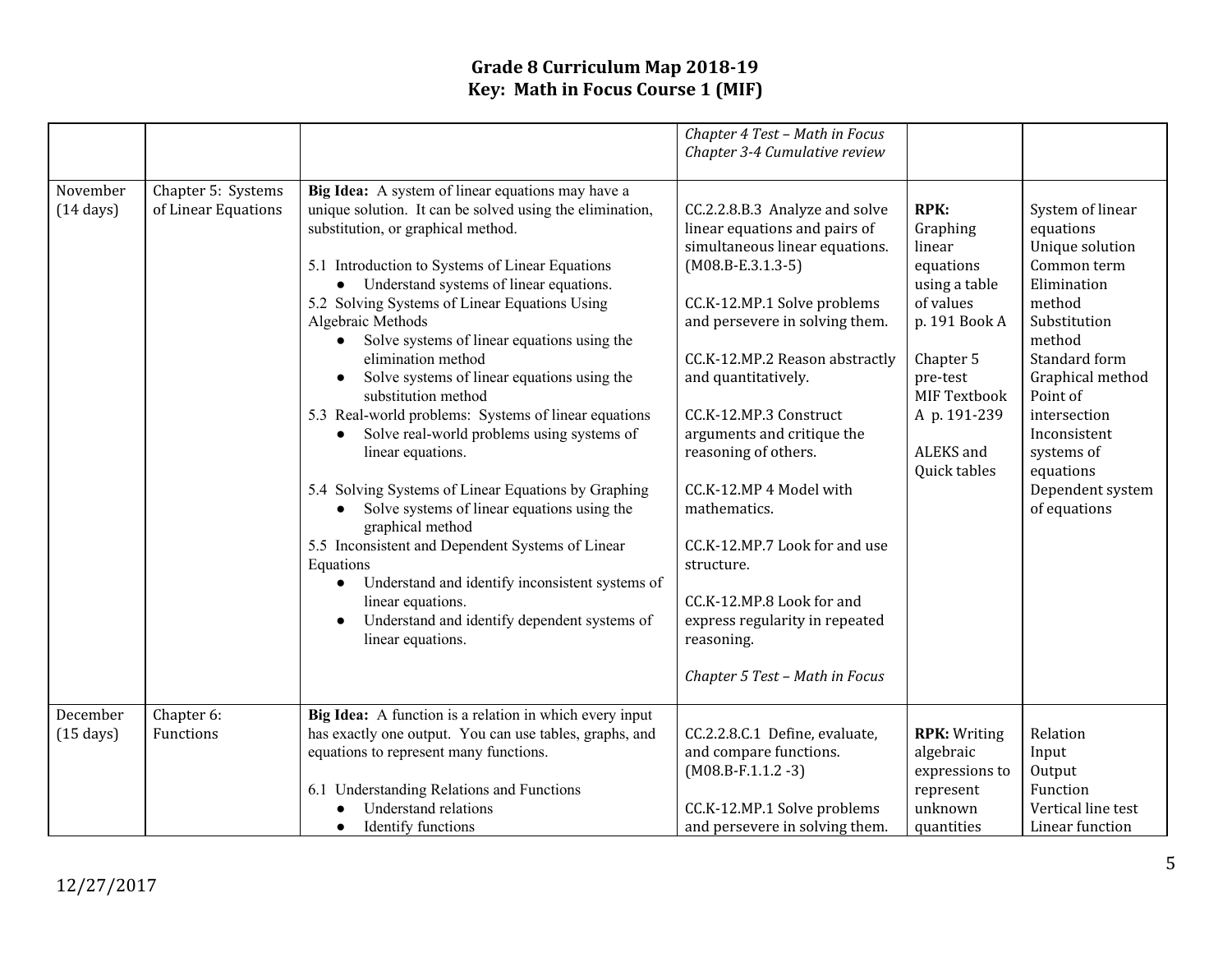|                                |                                          | 6.2 Representing Functions<br>• Represent a function in different forms<br>6.3 Understanding Linear and Nonlinear Functions<br>Identify linear functions<br>$\bullet$<br>Identify nonlinear functions from graphs<br>Describe and sketch functions to show their<br>qualitative features.<br>6.4 Comparing Two Functions<br>Compare linear functions represented in the<br>$\bullet$<br>same and in different forms                                                                                                                                                                                                                                                                                                                                                                                                                                                   | CC.K-12.MP.2 Reason abstractly<br>and quantitatively.<br>CC.K-12.MP.4 Model with<br>mathematics.<br>CC.K-12.MP.7 Look for and use<br>structure.<br>Chapter 6 Test - Math in Focus<br>Chapter 5-6 Cumulative review<br>District Benchmark                                                                                                                                                                                                                          | p. 241 Book A<br>Chapter 6<br>pre-test<br>MIF Textbook<br>A p. 241-297<br>ALEKS and<br>Quick tables                                                                                              | Rate of change<br>Nonlinear function                    |
|--------------------------------|------------------------------------------|-----------------------------------------------------------------------------------------------------------------------------------------------------------------------------------------------------------------------------------------------------------------------------------------------------------------------------------------------------------------------------------------------------------------------------------------------------------------------------------------------------------------------------------------------------------------------------------------------------------------------------------------------------------------------------------------------------------------------------------------------------------------------------------------------------------------------------------------------------------------------|-------------------------------------------------------------------------------------------------------------------------------------------------------------------------------------------------------------------------------------------------------------------------------------------------------------------------------------------------------------------------------------------------------------------------------------------------------------------|--------------------------------------------------------------------------------------------------------------------------------------------------------------------------------------------------|---------------------------------------------------------|
| January<br>$(12 \text{ days})$ | Chapter 7: the<br>Pythagorean<br>Theorem | Big Idea: The Pythagorean Theorem describes the<br>relationship among the three sides of a right triangle.<br>7.1 Understanding the Pythagorean Theorem and the<br>Plane Figure<br>Use the Pythagorean Theorem to find the<br>$\bullet$<br>unknown side lengths.<br>Use the converse of the Pythagorean Theorem.<br>$\bullet$<br>Sole real-world problems involving the<br>Pythagorean Theorem<br>7.2 Understanding the distance formula<br>Use the Pythagorean Theorem to find the<br>$\bullet$<br>distance between two points on a coordinate<br>plane<br>Understand the distance formula<br>7.3 Understanding the Pythagorean Theorem and Solids<br>Use the Pythagorean Theorem to solve problems<br>$\bullet$<br>involving solids<br>7.4 Identifying Volume of Composite Solids<br>Use the Pythagorean Theorem to find volume of<br>$\bullet$<br>composite solids | CC.2.1.8.E.4 Estimate irrational<br>numbers by comparing them to<br>rational numbers.<br>$(M08.A-N.1.1)$<br>CC.2.3.8.A.3 Understand and<br>apply the Pythagorean<br>Theorem to solve problems.<br>$(M08.C-G.2.1)$<br>CC.2.4.8.B.1 Analyze and/or<br>interpret bivariate data<br>displayed in multiple<br>representations. (M08.D-S.1.1)<br>CC.K-12.MP.1 Solve problems<br>and persevere in solving them.<br>CC.K-12.MP.2 Reason abstractly<br>and quantitatively. | <b>RPK:</b><br>Understanding<br>squares and<br>square roots,<br>cubes and<br>cube roots<br>p. 3 Book B<br>Chapter 7<br>pre-test<br><b>MIF Textbook</b><br>B p. 3-47<br>ALEKS and<br>Quick tables | Variable<br>Pythagorean<br>Theorem<br>Hypotenuse<br>Leg |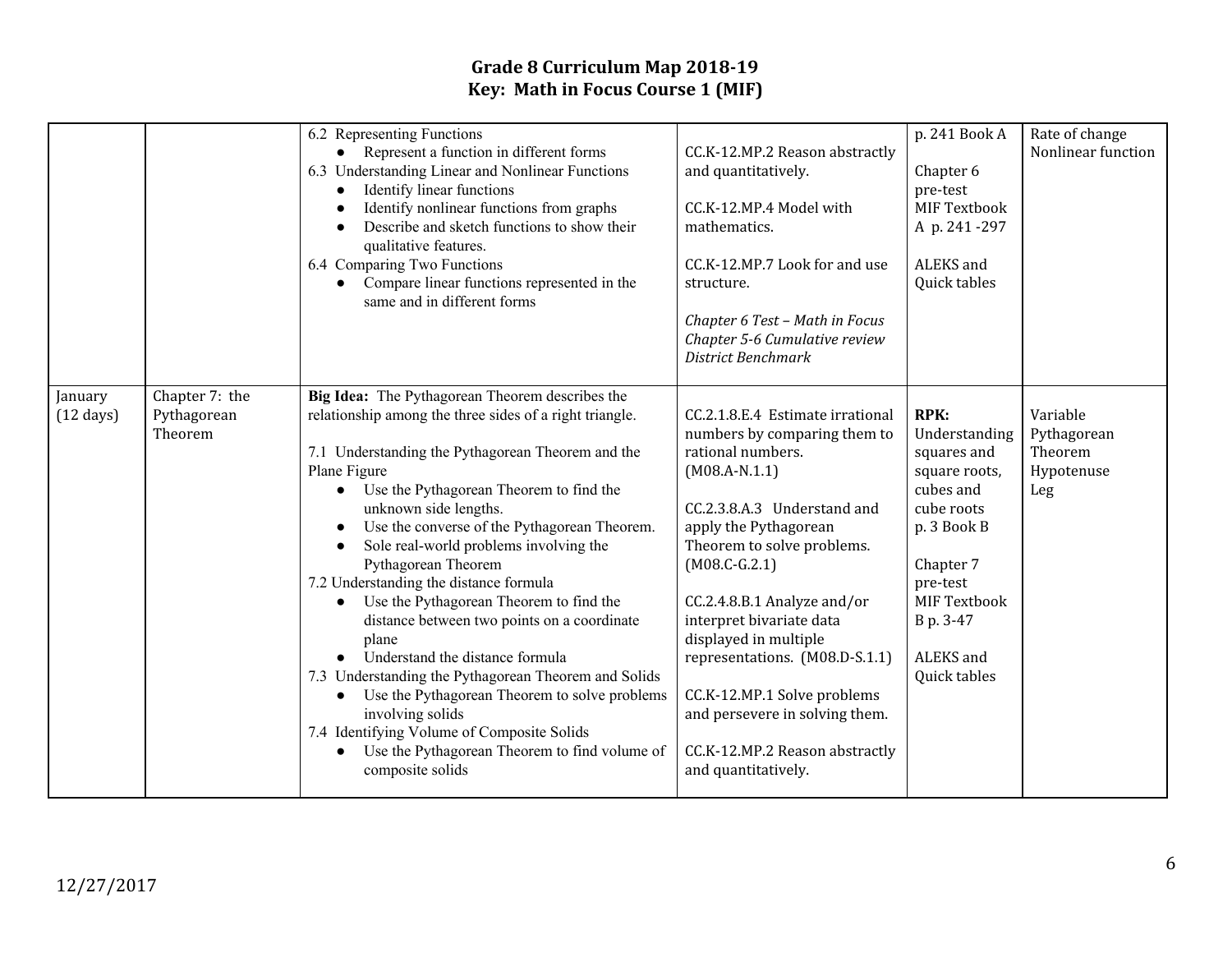|                     |                   |                                                                 | CC.K-12.MP.3 Construct         |                     |                    |
|---------------------|-------------------|-----------------------------------------------------------------|--------------------------------|---------------------|--------------------|
|                     |                   |                                                                 | arguments and critique the     |                     |                    |
|                     |                   |                                                                 | reasoning of others.           |                     |                    |
|                     |                   |                                                                 |                                |                     |                    |
|                     |                   |                                                                 | CC.K-12.MP.4 Model with        |                     |                    |
|                     |                   |                                                                 |                                |                     |                    |
|                     |                   |                                                                 | mathematics.                   |                     |                    |
|                     |                   |                                                                 |                                |                     |                    |
|                     |                   |                                                                 | CC.K-12.MP.6 Attend to         |                     |                    |
|                     |                   |                                                                 | precision                      |                     |                    |
|                     |                   |                                                                 |                                |                     |                    |
|                     |                   |                                                                 | CC.K-12.MP.7 Look for and use  |                     |                    |
|                     |                   |                                                                 | structure.                     |                     |                    |
|                     |                   |                                                                 |                                |                     |                    |
|                     |                   |                                                                 | CC.K-12.MP.8 Look for and      |                     |                    |
|                     |                   |                                                                 |                                |                     |                    |
|                     |                   |                                                                 | express regularity in repeated |                     |                    |
|                     |                   |                                                                 | reasoning.                     |                     |                    |
|                     |                   |                                                                 |                                |                     |                    |
|                     |                   |                                                                 | Chapter 7 Test - Math in Focus |                     |                    |
|                     |                   |                                                                 |                                |                     |                    |
|                     |                   |                                                                 |                                |                     |                    |
|                     | <b>SUPPLEMENT</b> | <b>COURSE 2 Chapter 6 - Angle Properties and Straight</b>       |                                |                     |                    |
|                     |                   | Lines & Chapter 8 - Volume and Surface Area of                  |                                |                     |                    |
|                     |                   | <b>Solids</b>                                                   |                                |                     |                    |
| February            |                   |                                                                 |                                |                     |                    |
| $(15 \text{ days})$ | Chapter 8:        | Big Idea: Geometric Transformations move figures on a           | CC.2.3.8.A.2 Understand and    | <b>RPK:</b>         | Translation        |
|                     | Geometric         |                                                                 |                                |                     |                    |
|                     |                   | plane. Each transformation changes some properties of a         | apply congruence similarity,   | Recognizing a       | Map                |
|                     | Transformations   | figure, but leaves others unchanged.                            | and geometric transformations  | symmetric           | Image              |
|                     |                   |                                                                 | using various tools.           | point on a          | Transformation     |
|                     |                   | 8.1 Translations                                                | $(M08.C-G.1.1)$                | coordinate          | Invariant point    |
|                     |                   | Understand the concept of a translation                         |                                | plane.              | Reflection         |
|                     |                   | Draw images after translations.                                 | CC.K-12.MP.1 Solve problems    | p. 49 Book B        | Line of reflection |
|                     |                   | Find the coordinates of points after translations.<br>$\bullet$ | and persevere in solving them. |                     | Rotation           |
|                     |                   | 8.2 Reflections                                                 |                                | Chapter 8           | Center of rotation |
|                     |                   | Understand the concept of a reflection                          | CC.K-12.MP.2 Reason abstractly | pretest             | Clockwise          |
|                     |                   |                                                                 |                                |                     |                    |
|                     |                   | Draw images after reflections                                   | and quantitatively.            | <b>MIF Textbook</b> | Counter clockwise  |
|                     |                   | Find the coordinates of points after reflections.<br>$\bullet$  |                                | B p. 49-111         | Angle of rotation  |
|                     |                   | 8.3 Rotations                                                   |                                |                     | Half turn          |
|                     |                   | Understand the concept of a rotation<br>$\bullet$               |                                |                     | Dilation           |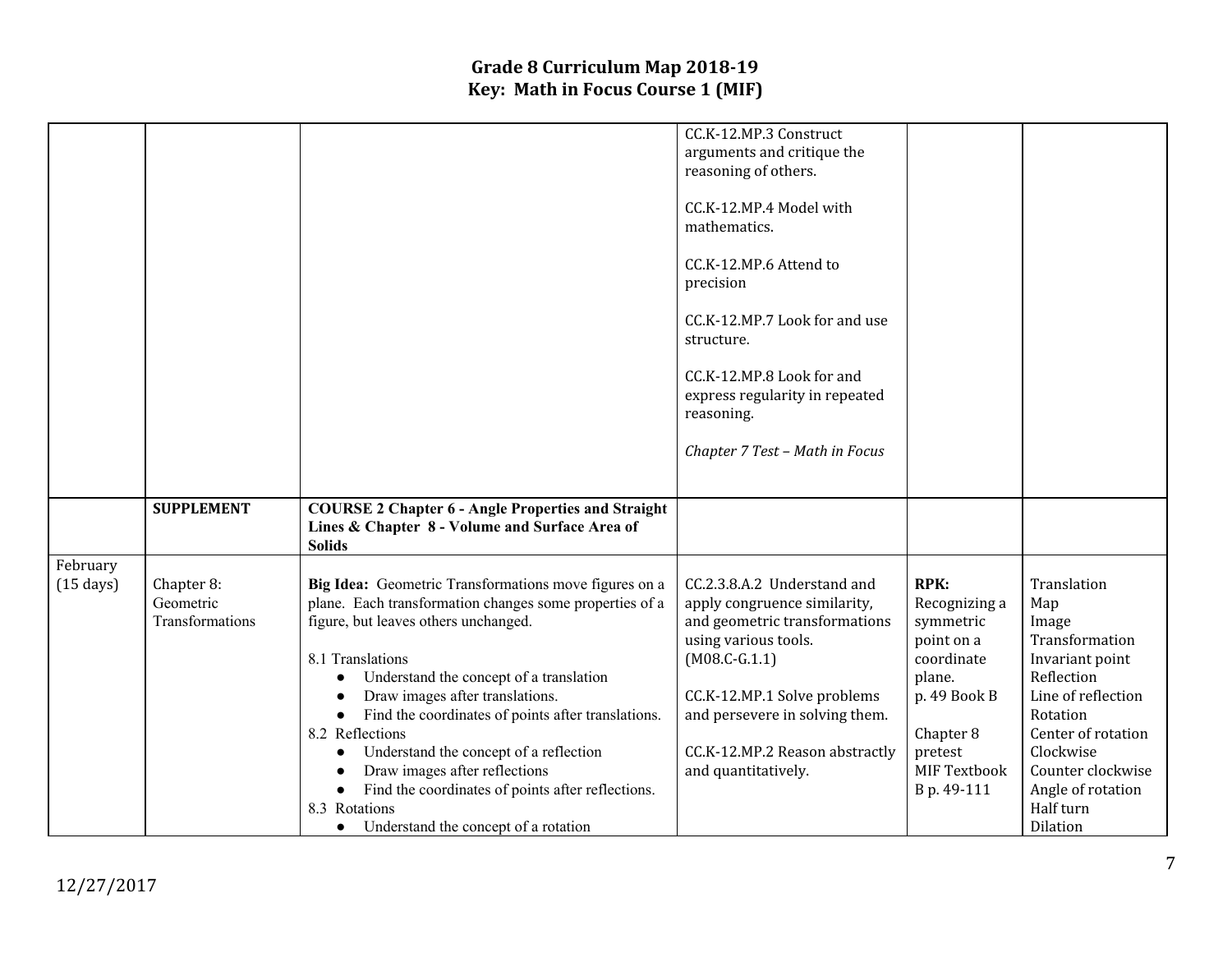|                              |                                            | Draw images after rotations<br>$\bullet$<br>8.4 Dilations<br>Understand the concept of a dilation<br>$\bullet$<br>Find the dimensions of figures after dilations<br>Draw images after dilations<br>Find the center of a dilation.                                                                                                                                                                                                                                                                                                                                                                                                               | CC.K-12.MP.3 Construct<br>arguments and critique the<br>reasoning of others.<br>CC.K-12.MP.4 Model with<br>mathematics.<br>CC.K-12.MP.5 Reason abstractly<br>and quantitatively<br>CC.K-12.MP.7 Look for and use<br>structure.<br>Chapter 8 Test - Math in Focus                                                                                                                                                                                     | ALEKS and<br>Quick tables                                                                                                                                                                                                                                             | Scale factor<br>Center of dilation<br>Isometry                                                                                   |
|------------------------------|--------------------------------------------|-------------------------------------------------------------------------------------------------------------------------------------------------------------------------------------------------------------------------------------------------------------------------------------------------------------------------------------------------------------------------------------------------------------------------------------------------------------------------------------------------------------------------------------------------------------------------------------------------------------------------------------------------|------------------------------------------------------------------------------------------------------------------------------------------------------------------------------------------------------------------------------------------------------------------------------------------------------------------------------------------------------------------------------------------------------------------------------------------------------|-----------------------------------------------------------------------------------------------------------------------------------------------------------------------------------------------------------------------------------------------------------------------|----------------------------------------------------------------------------------------------------------------------------------|
| March<br>$(11 \text{ days})$ | Chapter 9:<br>Congruence and<br>Similarity | Big Idea: Both congruent figures and similar figures can<br>be related by geometric transformations.<br>9.1 Understanding and Applying Congruent Figures<br>Understand and apply the concept of congruence<br>Use tests for congruent triangles<br>$\bullet$<br>9.2 Understanding and Applying Similar Figures<br>Understand and apply the concept of similarity<br>Use tests for similar triangles<br>$\bullet$<br>9.3 Relating Congruent and Similar Figures to<br>Geometric Transformations<br>Relate congruent or similar figures using<br>$\bullet$<br>geometric transformations<br>Perform and identify a sequence of<br>transformations. | CC.2.3.8.A.2 Understand and<br>apply congruence similarity,<br>and geometric transformations<br>using various tools.<br>$(M08.C-G.1.1)$<br>CC.K-12.MP.1 Solve problems<br>and persevere in solving them.<br>CC.K-12.MP.2 Reason abstractly<br>and quantitatively.<br>CC.K-12.MP.3 Construct<br>arguments and critique the<br>reasoning of others.<br>CC.K-12.MP.4 Model with<br>mathematics.<br>CC.K-12.MP.5 Reason abstractly<br>and quantitatively | <b>RPK:</b><br>Identifying the<br>scale factor<br>and solving<br>problems<br>involving scale<br>factors.<br>Finding the<br>measure of an<br>angle p.115<br><b>Book B</b><br>Chapter 9<br>pre-test<br><b>MIF Textbook</b><br>B p. 115-171<br>ALEKS and<br>Quick tables | Congruence<br>Corresponding<br>angles<br>Corresponding<br>sides<br>Statement of<br>congruence<br>Protractor<br>Ruler<br>Scissors |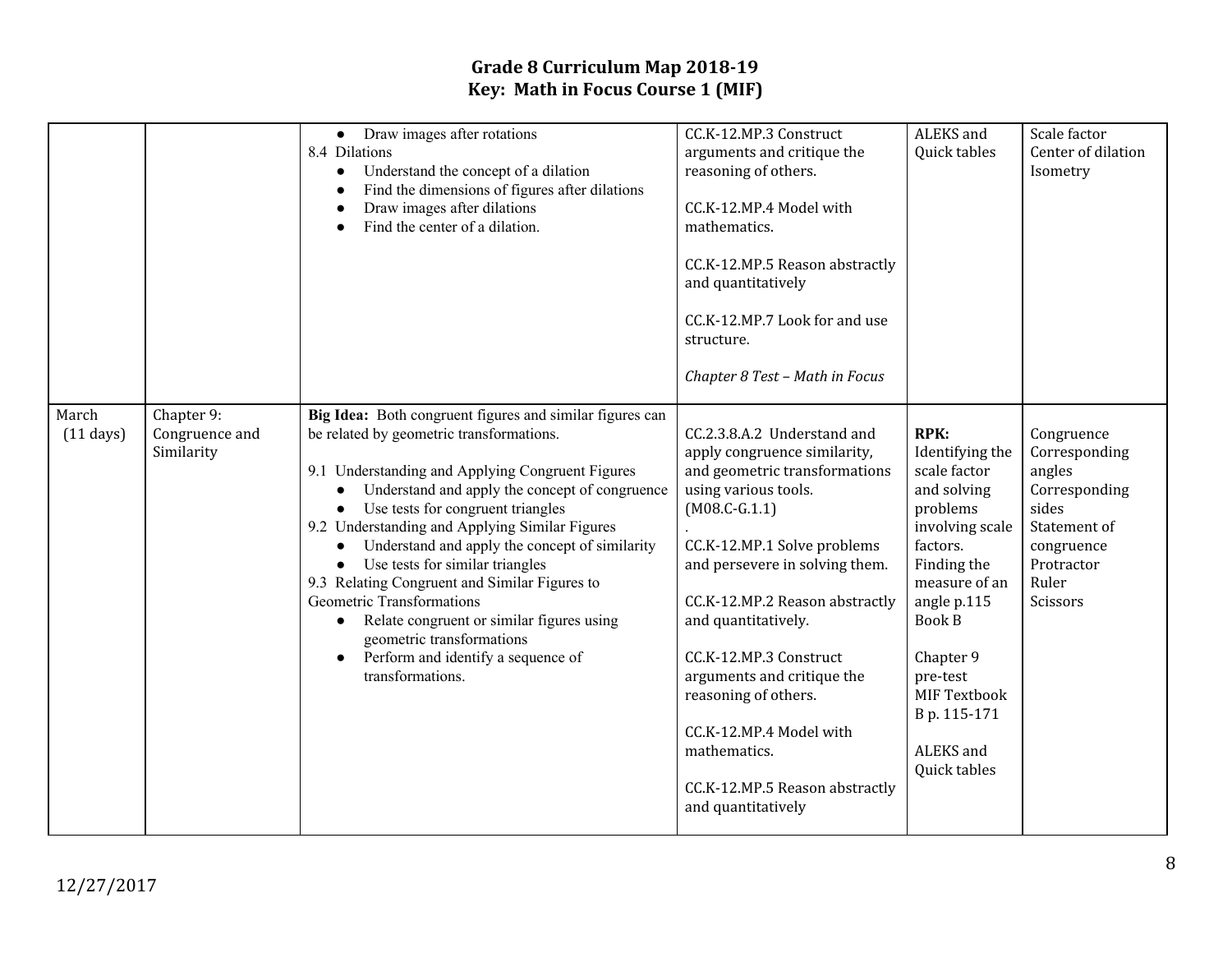|                              |                                  |                                                                                                                                                                                                                                                                                                                                                                                                                                                                                                                                                                                                                                                                                                                                                                                                                                             | CC.K-12.MP.7 Look for and use<br>structure.                                                                                                                                                                                                                                                                                                                                                                                                                                |                                                                                                                                                      |                                                                                                                                                                                             |
|------------------------------|----------------------------------|---------------------------------------------------------------------------------------------------------------------------------------------------------------------------------------------------------------------------------------------------------------------------------------------------------------------------------------------------------------------------------------------------------------------------------------------------------------------------------------------------------------------------------------------------------------------------------------------------------------------------------------------------------------------------------------------------------------------------------------------------------------------------------------------------------------------------------------------|----------------------------------------------------------------------------------------------------------------------------------------------------------------------------------------------------------------------------------------------------------------------------------------------------------------------------------------------------------------------------------------------------------------------------------------------------------------------------|------------------------------------------------------------------------------------------------------------------------------------------------------|---------------------------------------------------------------------------------------------------------------------------------------------------------------------------------------------|
| April<br>$(14 \text{ days})$ | Chapter 10:<br><b>Statistics</b> | Big Idea: A line of best fit can model the linear<br>association of bivariate quantitative data. A two0way<br>table displays the relative frequencies of categorical data.<br>10.1 Scatter Plots<br>Draw a scatter plot given two sets of<br>$\bullet$<br>quantitative data<br>Identify patterns of association between two sets<br>$\bullet$<br>of quantitative data<br>Identify outliers in a scatter plot<br>$\bullet$<br>10.2 Modeling Linear Associations<br>Understand a line of best fit<br>$\bullet$<br>Write a linear equation for a line of best fit<br>$\bullet$<br>Use an equation for a lien of best fit<br>$\bullet$<br>10.3 Two-way tables<br>Read data form a two-way table<br>$\bullet$<br>Construct and interpret a two-way table<br>$\bullet$<br>Convert data to relative frequencies in a<br>$\bullet$<br>two-way table | CC.2.4.8.B.1.Analyze and/or<br>interpret bivariate data displayed<br>in multiple representations.<br>$(M08.D-S.1.1)$<br>CC.2.4.8.B.2 Understand that<br>patterns of association can be<br>seen in bivariate data utilizing<br>frequencies. (M08.D-S.1.2)<br>CC.K-12.MP.1 Solve problems<br>and persevere in solving them.<br>CC.K-12.MP.4 Model with<br>mathematics.<br>CC.K-12.MP.6 Use appropriate<br>tools strategically<br>CC.K-12.MP.7 Look for and use<br>structure. | <b>RPK:</b> Finding<br>relative<br>frequencies<br>p.173<br>Chapter 10<br>pretest<br><b>MIF Textbook</b><br>B p. 173-215<br>ALEKS and<br>Quick tables | Scatter plot<br>Quantitative data<br>Association<br>Bivariate data<br>Clustering<br>Line of best fit<br>Interpolate<br>Extrapolate<br>Two-way table<br>Categorical data<br>Qualitative data |
|                              |                                  | <b>PSSA TEST WINDOW</b>                                                                                                                                                                                                                                                                                                                                                                                                                                                                                                                                                                                                                                                                                                                                                                                                                     |                                                                                                                                                                                                                                                                                                                                                                                                                                                                            |                                                                                                                                                      |                                                                                                                                                                                             |
| May<br>$(14 \text{ days})$   | Chapter 11:<br>Probability       | Big Idea: The probability of simple events can be used<br>to compute the probability of compound events, either<br>dependent or independent.<br>11.1 Compound events<br>Understand compound events<br>$\bullet$<br>Represent compound events<br>$\bullet$<br>11.2 Probability of a compound event<br>Use possibility diagrams to find probability of<br>compound events<br>11.3 Independent events                                                                                                                                                                                                                                                                                                                                                                                                                                          | CC.2.2.8.B.3 Analyze and solve<br>linear equations and pairs of<br>simultaneous linear equations.<br>$(M08.B-E.3.1)$<br>CC.2.4.8.B.2 Understand that<br>patterns of association can be<br>seen in bivariate data utilizing<br>frequencies. (M08.D-S.1.2)                                                                                                                                                                                                                   | <b>RPK:</b> Finding<br>the probability<br>of a simple<br>event p.217<br><b>Book B</b><br>Chapter 11<br>pre-test<br>MIF Textbook<br>B p. 217-273      | Compound event<br>Simple event<br>Possibility diagram<br>Tree diagram<br>Independent<br>events<br>Multiplication rule<br>of probability<br>Addition rule of<br>probability                  |